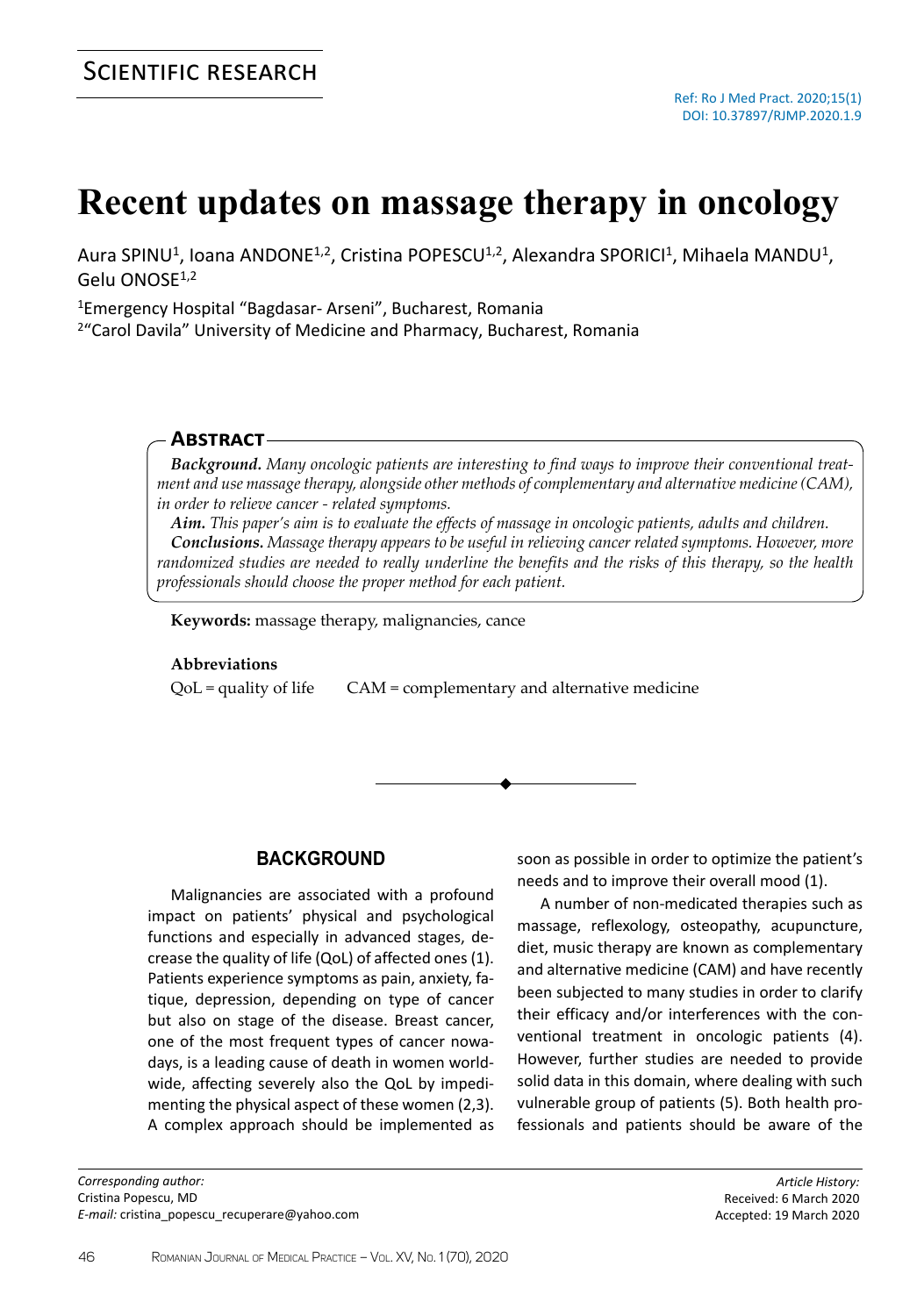benefits and the risks related to each procedure they want to elect (3).

### **HISTORICAL DATA. DEFINITION**

Massage therapy is one of the most known therapeutic approaches, dating back in 1600 BC, with many ancient cultures (Chinese, Greek, Indian, Turkish) having their own techniques. Our ancestors found that this method of using touch could relieve pain, produce relaxation and heal injuries and since that time, massage therapy continues to evolve, earning a place as a respectable method of CAM (6,7).

We can define massage as the scientific method of manipulating – with the hands – of the whole human body and consists in 5 basic maneuvers: effleurage, petrissage, friction, pinching and vibration. Oncology massage is the ability to modify the regular massage therapy methods, focuses on patient's needs and it's performed by a therapist who must understand the disease and the consequences of the treatments on human body. The existing literature underlined an amount of benefits in oncologic patients both during and following treatment (3,8). Massage therapy is able to counteract many of cancer symptoms or treatment side effects, being more and more popular among oncologic patients as a supportive care option.

## **RESULTS OF LITERATURE REVIEW**

There have been many studies of massage therapies in children, but only few were able to prove its efficiency – by now (9). In one study, parents massaged their children diagnosed with leukemia, once a day, 15 minutes before bedtime, for a month, increasing the white blood cells and neutrophils and also, decreasing depression (8).

Another study stated that massage performed on inpatients cancer children, 20 minutes/day for about four days or once a week for four weeks in outpatients, decreased muscular pain, anxiety and discomfort (8).

Regarding chemotherapy-induced nausea and vomiting issues, a randomized controlled clinical trial (70 children and adolescents) showed a significantly less incidence and severity of both symptoms in massage group (8,10).

In a systematic review, on different massage techniques in oncologic children, the authors underlined in conclusions the beneficity of this maneuver in relieving pain – resulted from the cancer itself but also from the treatments side ef-

fect – anxiety and nausea (8,11). Sleep disorder is common in pediatric oncology and there is an imperious need to target new treatments to improve this deficiency which often associate with daily time impairments as: anxiety, fatigue, and even psychological consequences (12,13,14). Massage proved its efficacity on sleep patterns in studies, even using activity watches, with inpatients adolescents (8,13).

Massage promoted its positive effects in the treatment of women with breast cancer, reducing stress, depression and anxiety – on one hand – and on the other, stimulating the immunity. Researches in the field of molecular – level accomplished in the last decades, clarifying the biological pathways in this domain of complementary therapies, upgraded them as part of methods to improve the QoL of cancer patients. (3).

In a study realized by Kinkead et al. (15), following up to four years 66 breast cancer survivors, whom were performed 45 minutes of massage therapy (Swedish or "light touch"), once a week for six weeks, the fatigue cancer-related was significantly decreased – with more improvements in the Swedish massage group than the "light touch" one.

In 2017, Mao et al. reported in an article about their programme of development, implementation and evaluation of massage therapy for breast cancer patients undergoing chemotherapy in an academic medical center. They offered 1,090 massages – between august 2015 and april 2016 – and 692 (63%) were accepted with a result of decreasing (self- reported) anxiety, nausea, pain and fatigue without any adverse event noted. In the end, the authors concluded that despite a series of limitations, massage therapy can be safely performed to breast cancer patients during chemotherapy (16).

In 2017, Miladinia M. et al. (17) stated in a randomized controlled trial within 60 patients with acute leukemia, a decreasing of pain, fatique or sleep disruption (measured by using numeric rated scales) following a 4 weeks period of slow stroke back massage lasting 10 minutes, 3 times per week – excepting the situation when they had less than 15,000 platelets (9,17).

Another study including 20 patients with leukemia was randomized by Taylor. They were given 50 minutes of Swedish massage by trained therapists, three times a week, 7 weeks and the author could notice a reducing of stress doubled by an increasing of relaxation, following the therapies. Still, the QoL was not significantly modified (9,18).